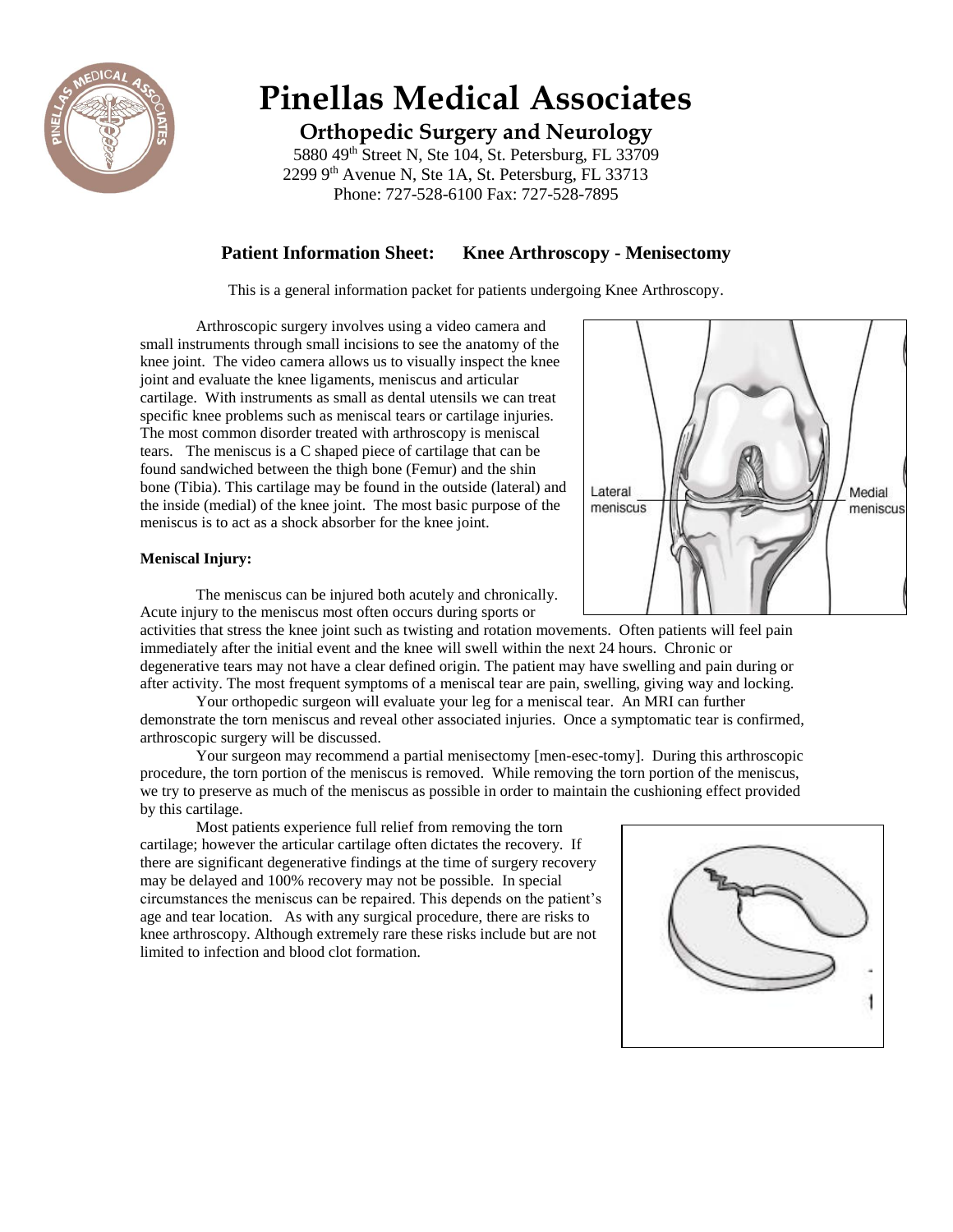## **Pre-Surgery:**

Before surgery, patients are instructed to continue to be as active as the knee permits **excluding participation in sports**. The following are specific instructions leading up to arthroscopic knee surgery.

- On the night before surgery, do not eat after midnight (no chewing gum or lozenges).
	- The morning of surgery you may take your daily pills with a sip of water.



- Your surgery time will be confirmed the day before the surgery by the hospital. The original time may be adjusted based on patient needs and equipment availability.
- Patients should bring their MRI and X-rays to the surgery unless your MRI and X-ray were done in the Pinellas Medical office.

#### **Surgery:**

The length of the procedure is approximately 20-45 minutes. This may be longer depending on whether there are other associated injuries. Your nurse will bring you into the pre-op area were you will have an IV placed and meet with your anesthesiologist. General anesthesia is utilized to assure a comfortable surgery. Most patients will have a small tube placed in their windpipe; formal intubation may not be required. This means that you will be "asleep" and completely unaware of the surgery until you wake up in the recovery area. **The procedure is also available to view online at www.pmafl.net**.

#### **Post-Surgery:**

After the surgery is completed, you will awaken in the operating room and be moved to the recovery area. After surgery, most patients generally recover smoothly and have minimal pain due to local pain medication that is used at the completion of the surgery.

 A pain medication prescription will be provided prior to discharge. You may take the prescribed medication as directed. You should expect to experience moderate knee discomfort for several

days and even weeks following the surgery. Patients often only need prescription narcotics for a few days following the surgery and then switch to over-the-counter medications such as Tylenol or Ibuprofen.

- Ice bags and elevation should be utilized to decrease swelling and pain. Ice should be applied to the knee up to three times a day for 20 minutes until swelling subsides
- Special cooling devices (called Cryo/Cuffs) are also available for patients to purchase through our office. This can be used in the place of the ice bags.
- You should be comfortable walking independently with crutches before leaving the hospital or surgery center. You will be able to put as much weight as tolerated
- on your leg. If the bandage is draining, reinforce it with additional dressings for the first 24 hours. After 24 hours, remove the bandage and place band-aids over the incision sites. Showering is acceptable at this time. Do not submerge or scrub the knee. Rehabilitation starts the day of surgery. See exercises at end of packet Set aside 3-4 times a day for range of motion and exercise strengthening program. **Make an appointment to start physical therapy during post-operative week**.
- Take one 325 mg (full strength) aspirin daily for 21 days (unless otherwise instructed or allergic) to prevent blood clots.
- Follow up in our office within 2 weeks from the date of surgery.

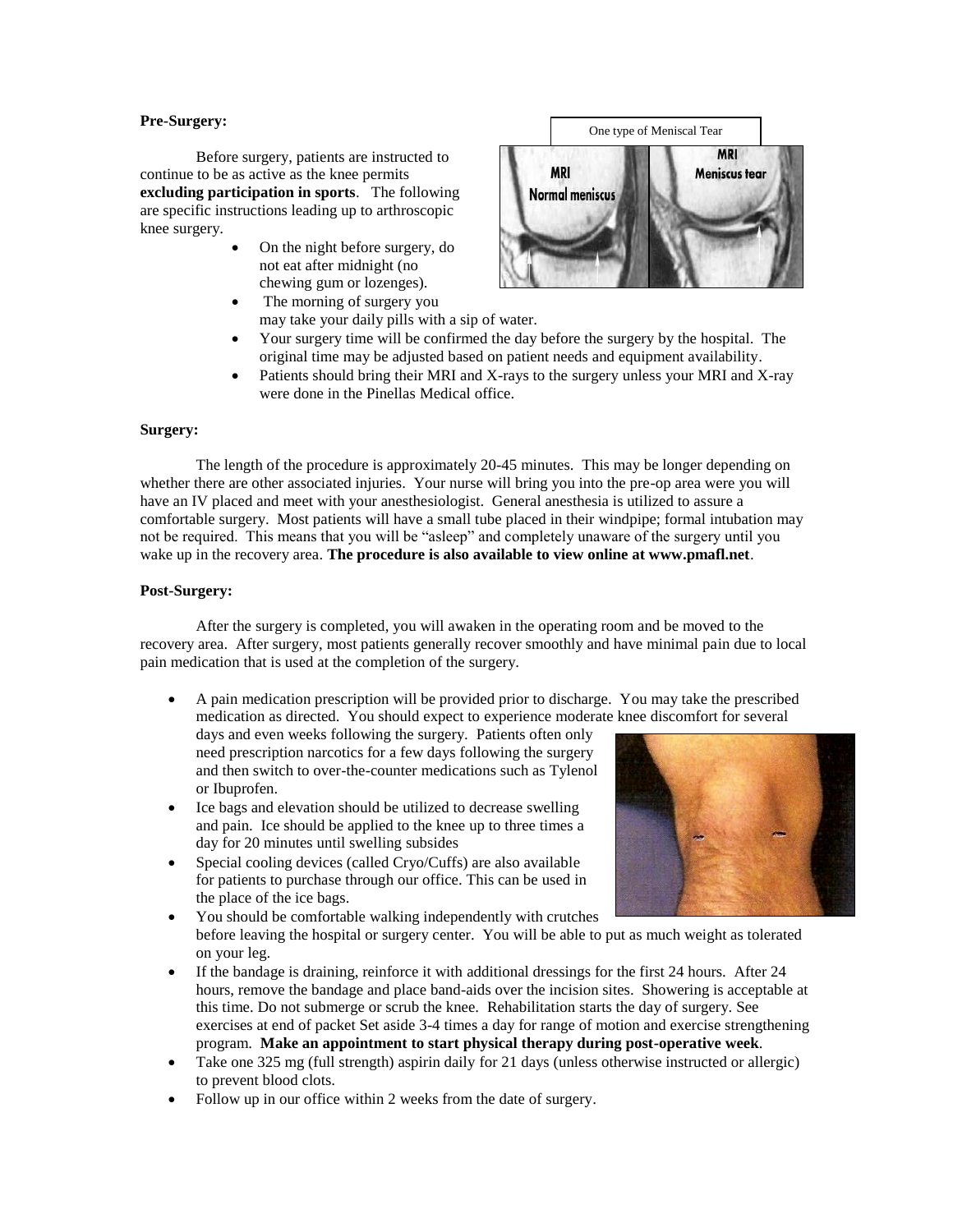- Eat a regular diet as tolerated and please drink plenty of fluids.
- First post-op appointment is 7-10 days for suture removal.
- You may drive once you establish control of you operative extremity. If your right knee was operated on, this may take approximately 3-5 days to achieve.
- Call office for Temperature >102 degrees, excessive swelling, pain or redness around incisions.
- Plan at least 2-3 days away from work or school. Utilize this time to decrease swelling and participate in your home exercise program. You may be able to resume work once the pain and swelling resolves (this varies based on job activity).

## **Meniscal Repair:**

If your meniscus was repaired during the surgery, your rehabilitation will be slightly altered:

- 1) Maintain non-weight bearing on your leg until first post operative visit.
- 2) Brace instructions: Typically used for 4 weeks. This will be discussed further at first postoperative visit.



## **Post-Op Rehabilitation Protocol – Partial Meniscectomy**

## *PHASE 1 (WEEK 0-1):*

**Goals:** Minimize effusion; full range of motion, initiate isotonic CKC exercises, normalize gait pattern/balance and proprioception abilities.

## **Treatment plan:**

- 1) Swelling control with ice and compression wrap
- 2) Progress towards full range of motion
- 3) Initiate quadriceps and hamstring muscle activation and general leg control
	- Quad setting, SLR, heel slides, isometric hamstring/quadriceps contraction
	- Ankle pumps
- 4) WBAT with crutches
- 5) Electrical stimulation to quadriceps muscle

## *PHASE 2 (WEEKS 1-3):*

**Goals:** Progress quadriceps/hamstring strengthening, independent mobility **Treatment plan**:

- 1) Independent ambulation
- 2) Continue with swelling control
- 3) Progress strengthening
- 4) Balance and Proprioception: Single leg stance/weight shifting

#### *PHASE 3 (WEEKS 3-5):*

**Goals:** Full lower extremity strengthening/conditioning program, Full activity in gym **Treatment plan:**

- 1) Progress CKC strengthening lunges/ reverse lunges/ single leg squats
- 2) Full ROM Full revolution on bike
- 3) Progress dynamic balance training
- 4) Sports specific strengthening and conditioning